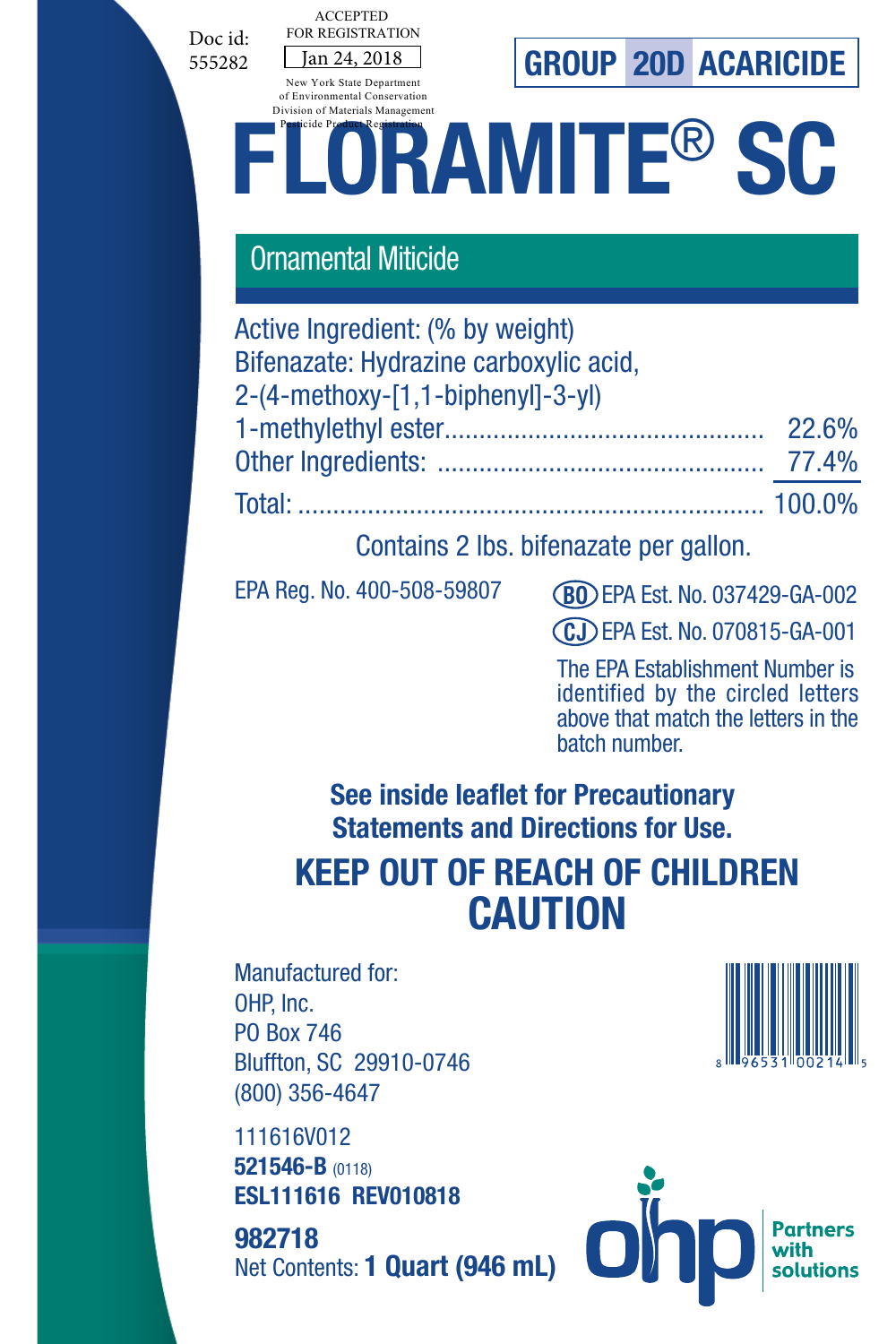|                                                                                                | <b>FIRST AID</b>                                                                                                                                                                                                                                                                                                                                                                                                                                                                                                                               |                                                    |
|------------------------------------------------------------------------------------------------|------------------------------------------------------------------------------------------------------------------------------------------------------------------------------------------------------------------------------------------------------------------------------------------------------------------------------------------------------------------------------------------------------------------------------------------------------------------------------------------------------------------------------------------------|----------------------------------------------------|
| IF<br><b>SWALLOWED</b>                                                                         | • Call a poison control center or doctor immediately for<br>treatment advice.<br>• Have person sip a glass of water if able to swallow.<br>. Do not induce vomiting unless told to do so by the poison<br>control center or doctor.<br>• Do not give anything by mouth to an unconscious person.                                                                                                                                                                                                                                               |                                                    |
|                                                                                                | <b>HOT LINE NUMBER</b>                                                                                                                                                                                                                                                                                                                                                                                                                                                                                                                         |                                                    |
|                                                                                                | Have the product container or label with you when calling a poison control center or<br>doctor, or going for treatment. You may also call the following telephone numbers for<br>emergency medical treatment.<br><b>24 HOUR MEDICAL EMERGENCY</b><br><b>24 HOUR TRANSPORTATION EMERGENCY (CHEMTREC)</b><br>PRODUCT USE INFORMATION                                                                                                                                                                                                             | 1-800-356-4647<br>1-800-424-9300<br>1-800-356-4647 |
| in some individuals.                                                                           | <b>PRECAUTIONARY STATEMENTS</b><br><b>HAZARDS TO HUMANS AND DOMESTIC ANIMALS</b><br><b>CAUTION</b><br>Harmful if swallowed. Prolonged or frequently repeated skin contact may cause allergic reaction<br><b>Personal Protective Equipment (PPE)</b><br>Applicators and Other Handlers Must Wear: Long-sleeved shirt and long pants; shoes plus<br>socks. Follow manufacturer's instructions for cleaning and maintaining PPE. If no such instruc-<br>tions for washables exist, use detergent and hot water. Keep and wash PPE separately from |                                                    |
| other laundry.<br><b>Ilsers should:</b><br>change into clean clothing.<br>and change clothing. | <b>USER SAFETY RECOMMENDATIONS</b><br>. Wash hands before eating, drinking, chewing gum, using tobacco, or using the toilet.<br>• Remove clothing/PPE immediately if pesticide gets inside. Then, wash thoroughly and<br>• Remove PPE immediately after handling this product. As soon as possible, wash thoroughly                                                                                                                                                                                                                            |                                                    |

#### **ENVIRONMENTAL HAZARDS**

This pesticide is toxic to birds, estuarine/marine invertebrates, and fish. Do not apply directly to water, or to areas where surface water is present, or to intertidal areas below the mean high water mark. Do not contaminate water when disposing of equipment washwaters or rinsate. This product is toxic to bees exposed to direct treatment. Do not apply this product while bees are foraging the treatment area.

#### **PHYSICAL OR CHEMICAL HAZARDS**

Do not use or store near heat or open flame.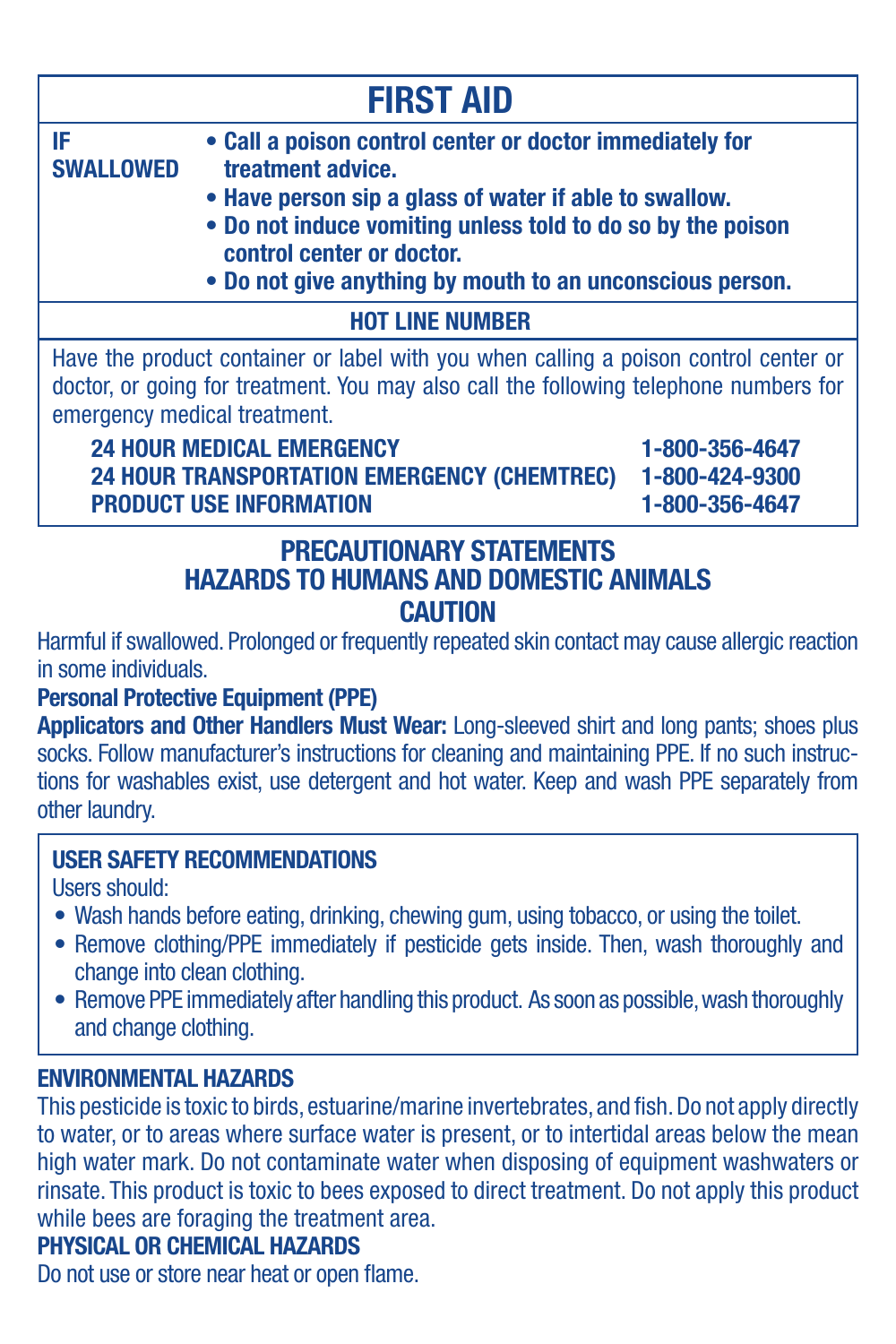# **DIRECTIONS FOR USE**

It is a violation of Federal law to use this product in a manner inconsistent with its labeling.

Do not apply this product through any type of irrigation system.

Do not apply this product in a way that will contact workers or other persons, either directly or through drift. Only protected handlers may be in the area during application. For any requirements specific to your State or Tribe, consult the agency responsible for pesticide regulation.

## **AGRICULTURAL USE REQUIREMENTS**

Use this product only in accordance with its labeling and with the Worker Protection Standard, 40 CFR Part 170. This Standard contains requirements for the protection of agricultural workers on farms, forests, nurseries, and greenhouses, and handlers of agricultural pesticides. It contains requirements for training, decontamination, notification, and emergency assistance. It also contains specific instructions and exceptions pertaining to the statements on this label about personal protective equipment (PPE), notification to workers and restricted-entry intervals. The requirements in this box only apply to uses of this product that are covered by the Worker Protection Standard.

Do not enter or allow worker entry into treated areas during the restricted entry interval (REI) of 12 hours.

PPE required for early entry to treated areas that is permitted under the Worker Protection Standard and that involves contact with anything that has been treated, such as plants, soil, or water, is:

- coveralls
- shoes plus socks
- chemical-resistant gloves made of any waterproof material

## **NON-AGRICULTURAL USE REQUIREMENTS**

The requirements in this box apply to uses of this product that are NOT within the scope of the Worker Protection Standard for agricultural pesticides (40 CFR Part 170). The WPS applies when this product is used to produce agricultural plants on farms, forests, nurseries or greenhouses.

Keep unprotected persons out of treated areas until sprays have dried.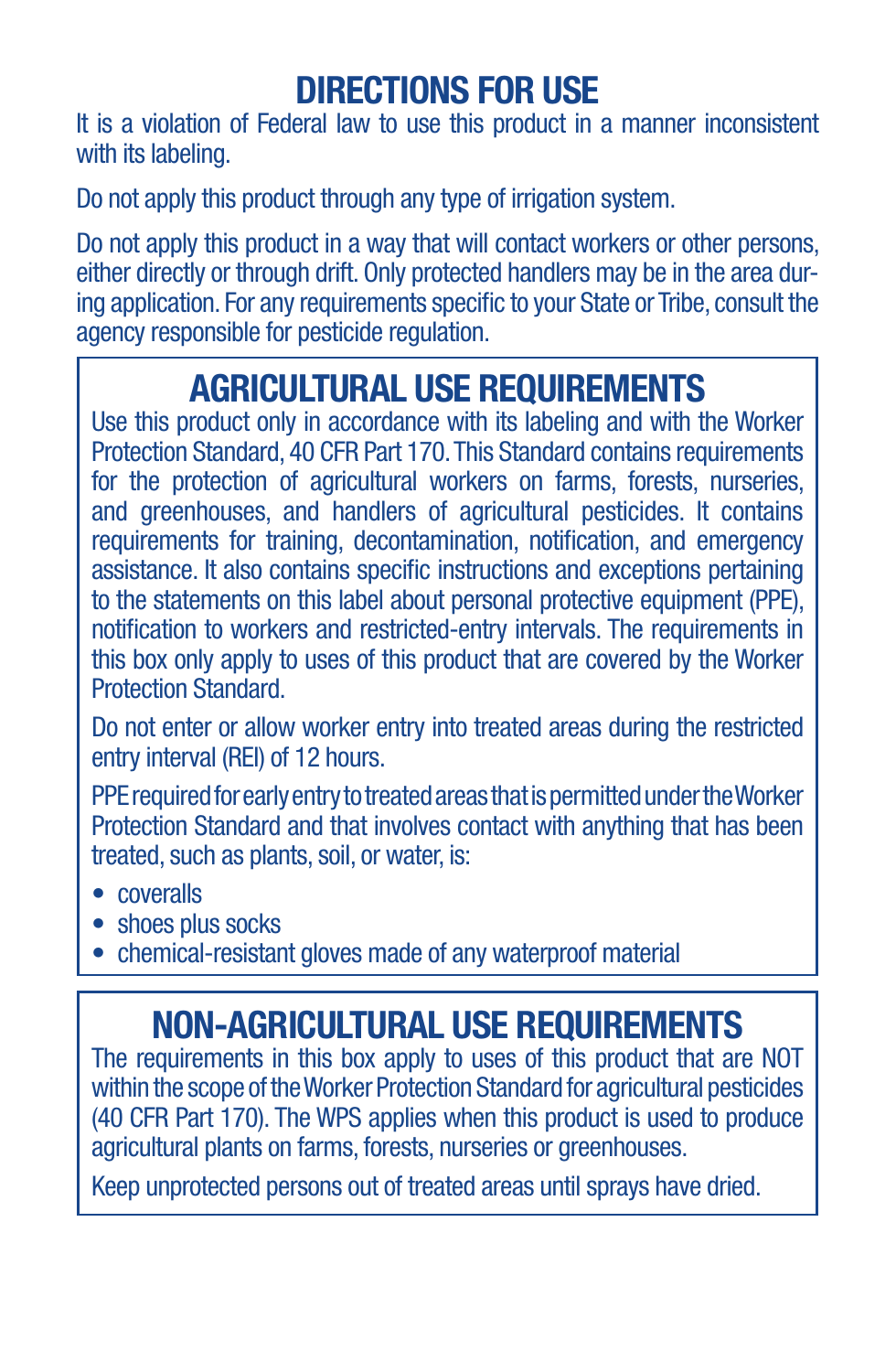# **USE INFORMATION**

**FLORAMITE SC** is a selective miticide for the control of a variety of mite pests on the following plants:

- All ornamental plants, including bedding plants, flowering plants, foliage plants, ornamental bulb crops, perennials, trees and shrubs.
- All non-bearing fruit trees which will not bear fruit for a minimum of 12 months.
- Greenhouse tomatoes. Do not apply this product to tomatoes that are not grown in greenhouses.

Except for applications to tomatoes, which is restricted to use in greenhouses only, **FLORAMITE SC** can be used in the following areas where these plants are grown and/or maintained in containers or in the ground:

- Greenhouses and shadehouses
- Nurseries, including Christmas tree/conifer plantations
- Landscapes
- Interiorscapes
- Residences
- Public, commercial, industrial and institutional areas
- Recreational sites, such as campgrounds, golf courses, parks and athletic fields
- Rights of way and other easements

When used as directed and applied to the foliage, **FLORAMITE SC** provides quick knockdown through contact activity, and long residual control. Due to its carbazate chemistry, mode of action and selective nature, **FLORAMITE SC** is relatively inactive against beneficial / predacious mites and insects, and **FLORAMITE SC** therefore is compatible with IPM and resistance management programs.

**FLORAMITE SC** is not systemic in action; therefore complete coverage of both upper and lower leaf surfaces and of fruit is necessary for effective control.

### **MIXING INSTRUCTIONS**

Fill the spray tank with 1/2 the desired amount of water. Then add the required amount of **FLORAMITE SC** with agitation running to fully disperse the product. Then fill the tank with the remaining amount of required water.

Like many pesticides, **FLORAMITE SC** stability can be impacted by high pH and high temperature. Maintain spray mixtures containing **FLORAMITE SC** within a range of pH 5.5 to 6.5.

**Compatibility:** To obtain broad spectrum insect control, **FLORAMITE SC** can be tank-mixed with other insecticide products. However, due to variations in water quality, e.g., hardness and pH, it is required that users conduct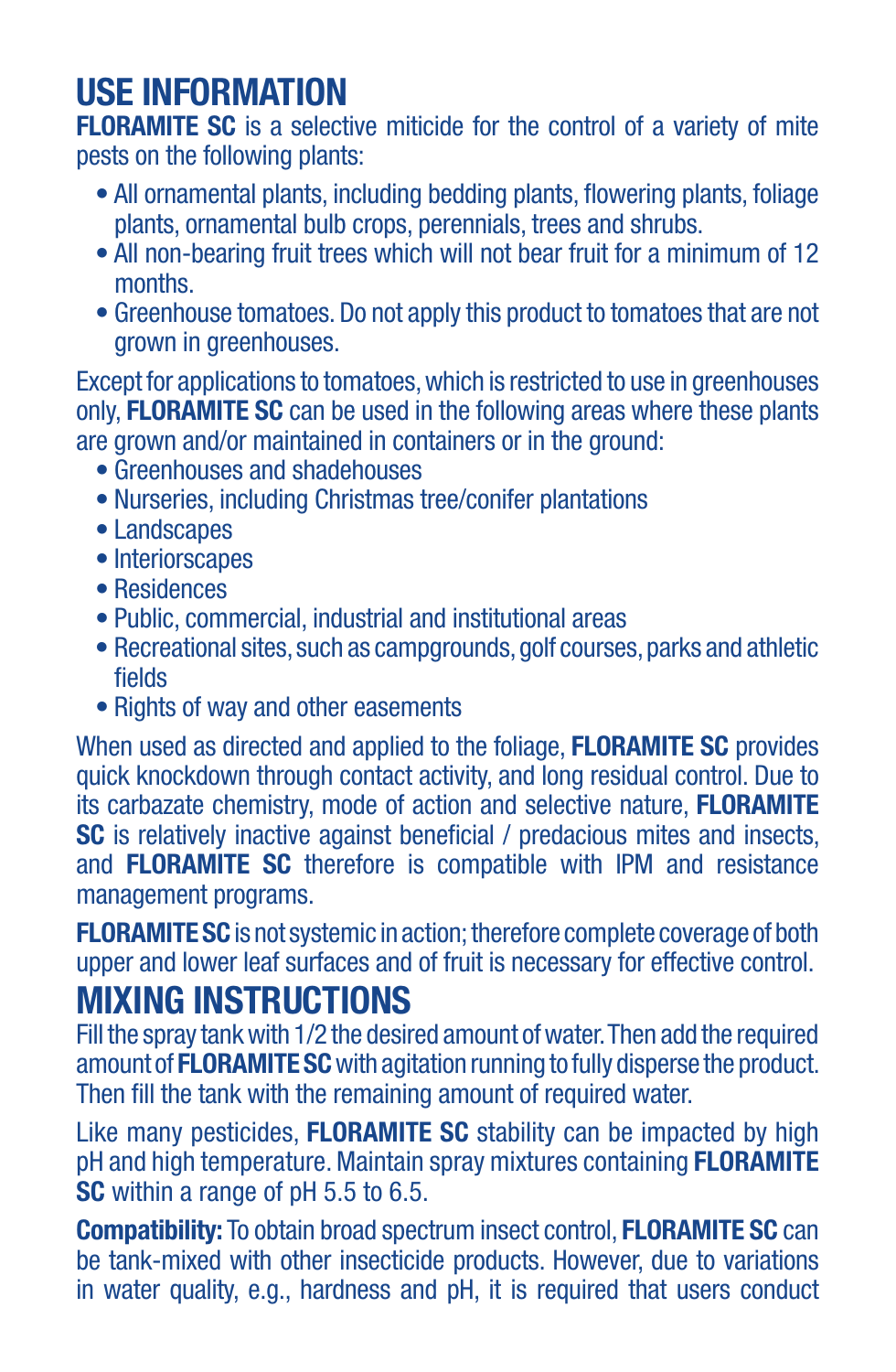small scale trials under local conditions to ensure compatibility prior to any large scale use.

**Restrictions:** Tank mixtures are only permitted in States where all of the pesticide products used as tank-mix partners are registered. It is the pesticide user's responsibility to ensure that all products used in the tank mix are registered for the intended use. Users must follow the most restrictive of all the labeled use directions, precautionary language, and use limitations for the tank mix partners.

# **USE RATES AND APPLICATION INFORMATION**

Mix 4 to 8 fl oz. **FLORAMITE SC** in 100 gal of water  $(^{1}/_{4} - ^{1}/_{2}$  tsp./gal) and apply as a full coverage spray to the foliage using a volume of 1-4 qts. of final solution per 100 sq.ft. (or 100 - 400 gal per acre). Actual spray volume will vary depending on the size of plants being treated. Application should be made as soon as mites appear and will provide residual control for up to 28 days. Use 4 fl oz per 100 gal of water for preventative applications or where mite infestations are light. Up to 8 fl oz per 100 gal of water may be required for heavy infestations or for extended residual control. For optimum coverage of ornamentals with hard-to-wet foliage, an adjuvant can be added to the **FLORAMITE SC**/water solution. Those found to be effective are Silwet 77® or Sylgard 309<sup>®</sup> at 4 oz per 100 gallons of water. Users should test safety and compatibility of all adjuvants prior to commercial use. Do not use adjuvants in solutions applied to greenhouse tomatoes.

When used as directed, **FLORAMITE SC** is effective for the control of a variety of mites species, especially spider mites, red mites and grass mites. NOTE: It is not effective against rust mites, broad mites and flat mites. **FLORAMITE SC** is primarily active on the motile stages of mites, but also has ovicidal activity against spider mites (*Tetranychus* species). Common mite species controlled by **FLORAMITE SC** include:

| <b>COMMON NAME</b>      | <b>SCIENTIFIC NAME</b>                  |
|-------------------------|-----------------------------------------|
| Two spotted spider mite | Tetranychus urticae (Koch)              |
| Pacific mite            | <b>Tetranychus pacificus (McGregor)</b> |
| <b>Strawberry mite</b>  | Tetranychus turkestani                  |
| European red mite       | Panonychus ulmi (Koch)                  |
| Citrus red mite         | Panonychus citri (McGregor)             |
| <b>Clover mite</b>      | Bryobia praetiosa (Koch)                |
| Southern red mite       | <b>Oligonychus ilcis (McGregor)</b>     |
| Spruce spider mite      | Oligonychus ununquis (Jacobi)           |
| Bamboo spider mite      | Schizotetranychus celarius (Banks)      |
| Lewis mite              | Eotetranychus lewisi                    |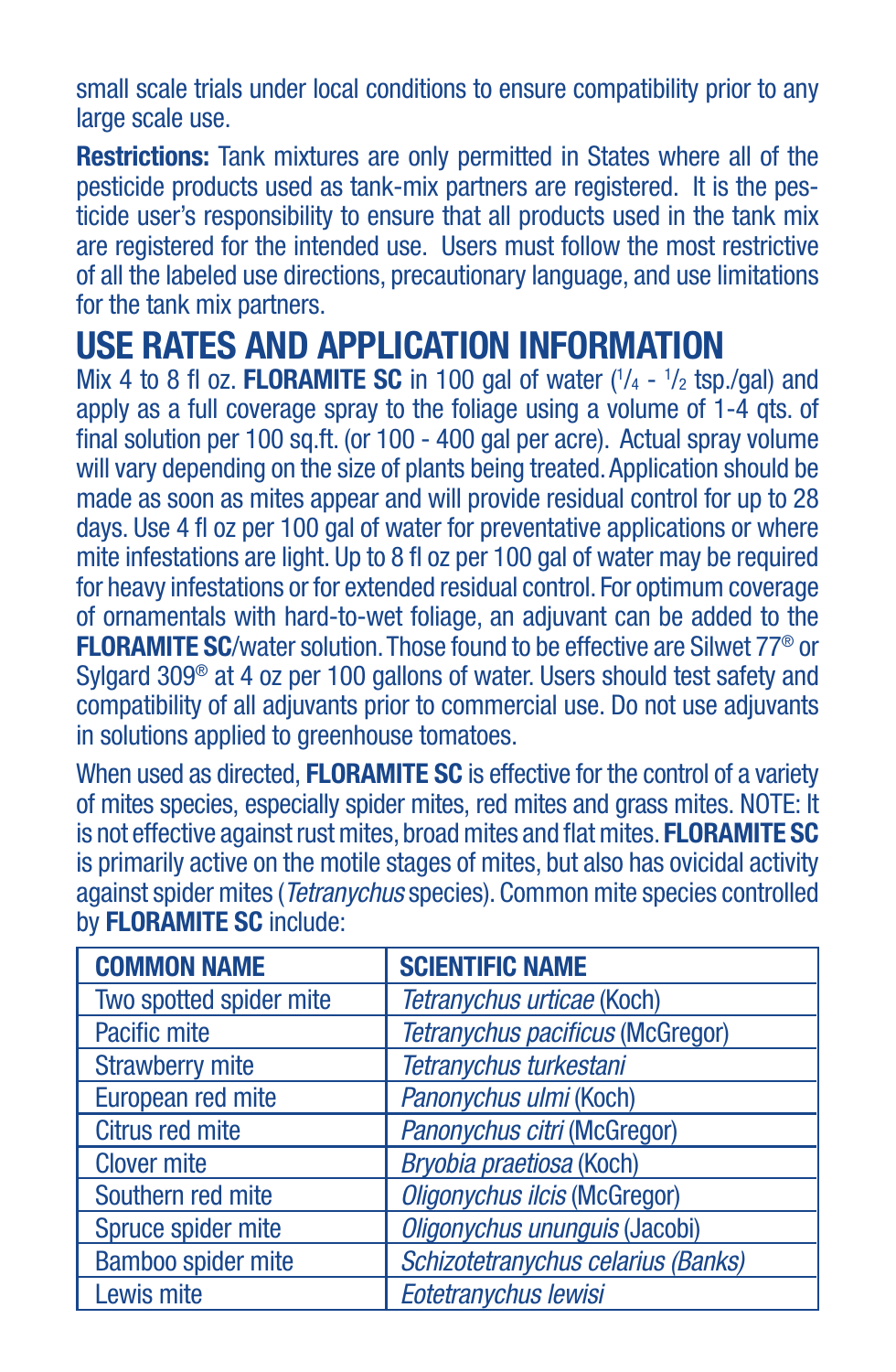# **RESTRICTIONS:**

For greenhouse tomatoes, do not apply within 3 days of harvest. Do not make more than two (2) applications of **FLORAMITE SC** per crop per year.

Do not apply more than 32 fluid oz of this product per acre, per year. Apply **FLORAMITE SC** by the following types of ground equipment: compressed air sprayers, hydraulic sprayers, ground boom sprayers, air blast sprayers, hose-end sprayers. Do not apply by aerial application.

## **STRATEGIES FOR RESISTANCE MANAGEMENT**

**FLORAMITE SC**, when used as directed, combines high activity on mites with selectivity to beneficial / predacious mites and insects. In addition, the carbazate chemistry of **FLORAMITE SC** provides a means of controlling mites which have developed resistance to more commonly used products. These properties can result in fewer miticide /insecticide applications as well as general reduction in the problems caused by resistance.

**FLORAMITE SC** has demonstrated no cross-resistance with other commercial miticides. **FLORAMITE SC** contains an active ingredient classified as a Group 20D acaricide. **FLORAMITE SC** is suitable to be used as a rotational partner with other miticides.

To reduce selection pressure which can lead to the development of resistance, **FLORAMITE SC** should be used in moderation. To help achieve this, the following strategies are recommended:

- Incorporate IPM techniques into your insect control program.
- Ensure thorough spray coverage to all foliage.
- Scout regularly and apply **FLORAMITE SC** as soon as infestations are observed. Do not wait until large populations have established.
- Always apply **FLORAMITE SC** at the required rates and according to label information.
- Apply only one application of **FLORAMITE SC** before rotating to products of an alternative chemical class.
- Use at least two alternative products between treatments of **FLORAMITE SC**.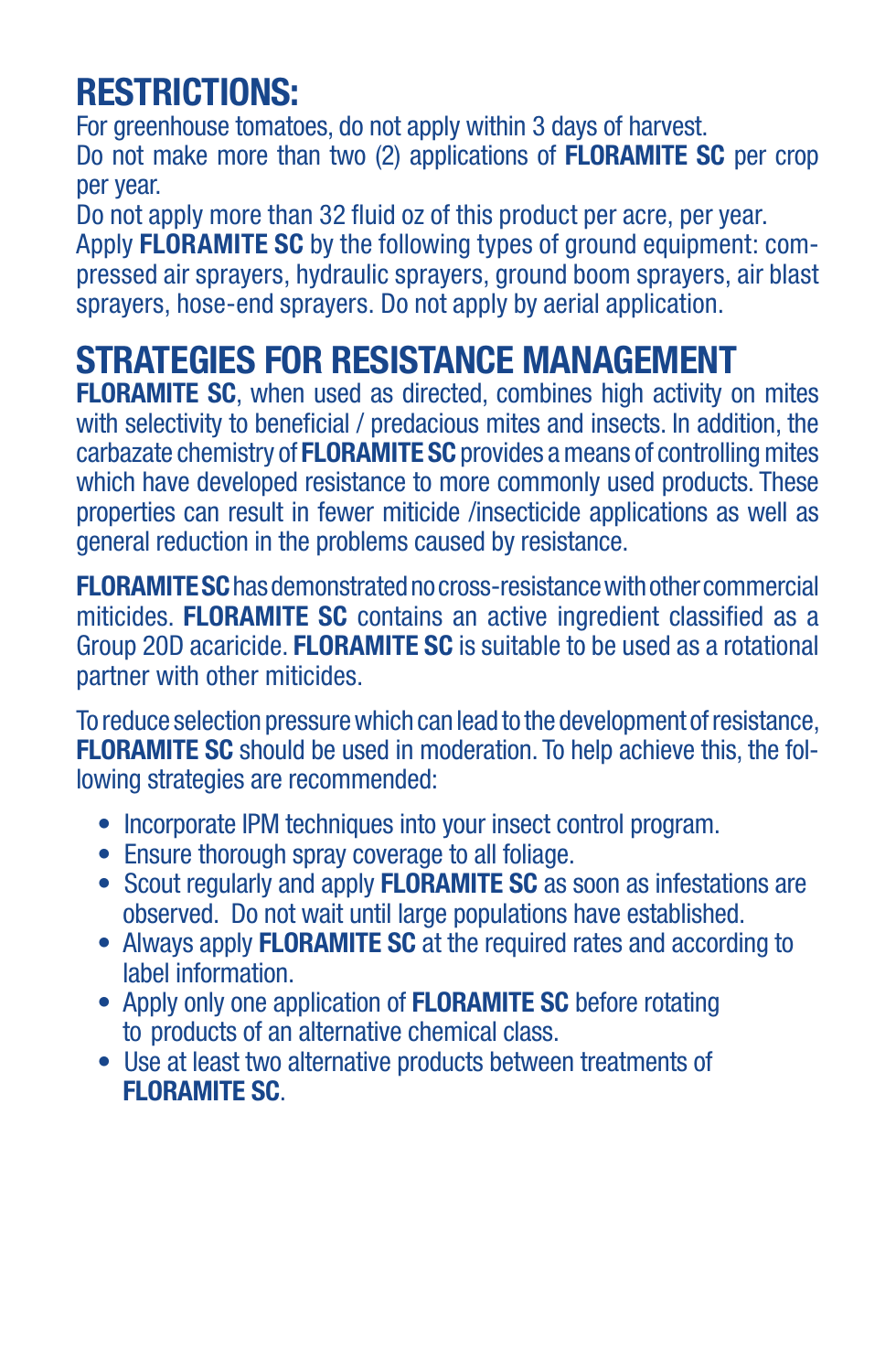• Use **FLORAMITE SC** in conjunction with biological control organisms available for mite control. **FLORAMITE SC** when used as directed, does not adversely affect populations of beneficial/predacious mites and insects, including:

| <b>Predatory Mites</b>  | <b>Beneficial Insects</b>                  |
|-------------------------|--------------------------------------------|
| Phytoseiulus persimilis | Chrysoperla carnea (common green lacewing) |
| Neoseiulus spp.         | Aphidius colemani                          |
| Typhlodromus spp.       | Aphidoletes aphidomyza                     |
| Amblyseius spp.         | Orius insidiosus (insidious pirate bug)    |
| Zetzellia mali          | Coccinella septempunctata                  |
| Iphiseius degenerans    | Hippodamia convergens                      |
|                         | <b>Stethorus punctum</b>                   |
|                         | Diglyphus isaea                            |
|                         | Eretmocerus eremicus                       |
|                         | Cotesia marginiventris                     |

The use of these organisms in conjunction or alternation with **FLORAMITE SC** is encouraged as a means of reducing the number of chemical applications.

#### **PLANT TOLERANCE**

Neither the manufacturer nor the seller has determined whether or not **FLORAMITE SC** can be used safely on all ornamental plants. **FLORAMITE SC** has been tested on a variety of ornamental plants with no phytotoxicity observed at label rates. However, all plant species and their varieties and cultivars have not been tested with possible tank mix combinations, sequential pesticide treatments and adjuvants and surfactants. Therefore, prior to any large scale application to ornamental plants, the user should determine the safety of **FLORAMITE SC** by testing a small number of the plant cultivar to be treated at the recommended rates to ensure that phytotoxic response will not occur. The end user assumes all risks arising out of application in a manner inconsistent with its labeling.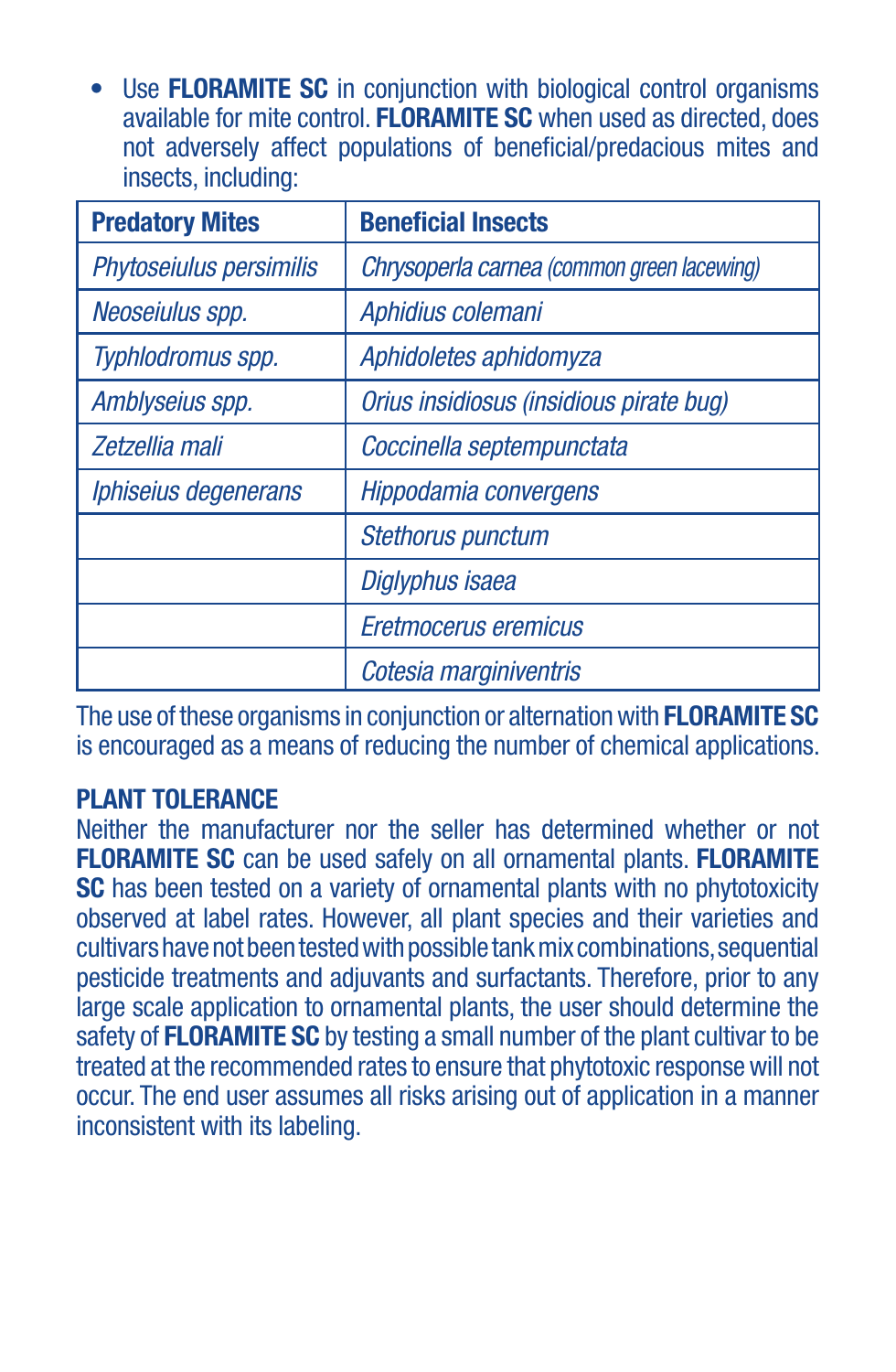## **STORAGE AND DISPOSAL**

Do not contaminate water, food or feed by storage or disposal. **PESTICIDE STORAGE:** Store in a dry location.

**PESTICIDE DISPOSAL:** Wastes resulting from the use of this product may be disposed of on site or at an approved waste disposal facility.

#### **Nonrefillable 1 quart containers:**

**CONTAINER HANDLING:** 

**Nonrefillable container. Do not reuse or refill this container.** Triple rinse container (or equivalent) promptly after emptying. Triple rinse as follows: Empty the remaining contents into application equipment or mix tank and drain container for 10 seconds after the flow begins to drip. Fill the container 1/4 full with water and recap. Shake container for 10 seconds. Pour rinsate into application equipment or a mix tank or store rinsate for later use or disposal. Drain container for 10 seconds after the flow begins to drip. Repeat this procedure two more times. If pressure rinsing: Empty the remaining contents into application equipment or a mix tank and continue to drain for 10 seconds after the flow begins to drip. Hold container upside down over application equipment or mix tank or collect rinsate for later use or disposal. Insert pressure rinsing nozzle in the side of the container, and rinse at about 40 PSI for at least 30 seconds. Drain for 10 seconds after the flow begins to drip. Once container is cleaned (triple- or pressure-rinsed), recycle it (if available). Some agricultural pesticide containers can be taken to a container collection site or picked up for recycling. To find the nearest site, contact your chemical dealer or manufacturer, or Ag Container Recycling Council (ACRC) at 877-952-2272 or http://www.acrecycle.org. If recycling is not available, dispose of in a sanitary landfill or by incineration if allowed by state and local ordinances.

**IMPORTANT NOTICE**—Seller warrants that this product conforms to its chemical description and is reasonably fit for the purposes stated on the label when used in accordance with the directions and instructions specified on the label under normal conditions of use, but neither this warranty nor any other warranty of merchantability or fitness for a particular purpose, expressed or implied, extends to the use of this product contrary to label instructions, or under abnormal conditions, or under conditions not reasonably foreseeable to seller, and to the extent consistent with applicable law, the buyer assumes the risk of any such use.

FLORAMITE® is a registered trademark of an Arysta LifeScience Group Company. ©2017 Arysta LifeScience Group Company.

Manufactured for: OHP, Inc., PO Box 746, Bluffton, SC 29910-0746 (800) 356-4647 ESL111616 REV010818